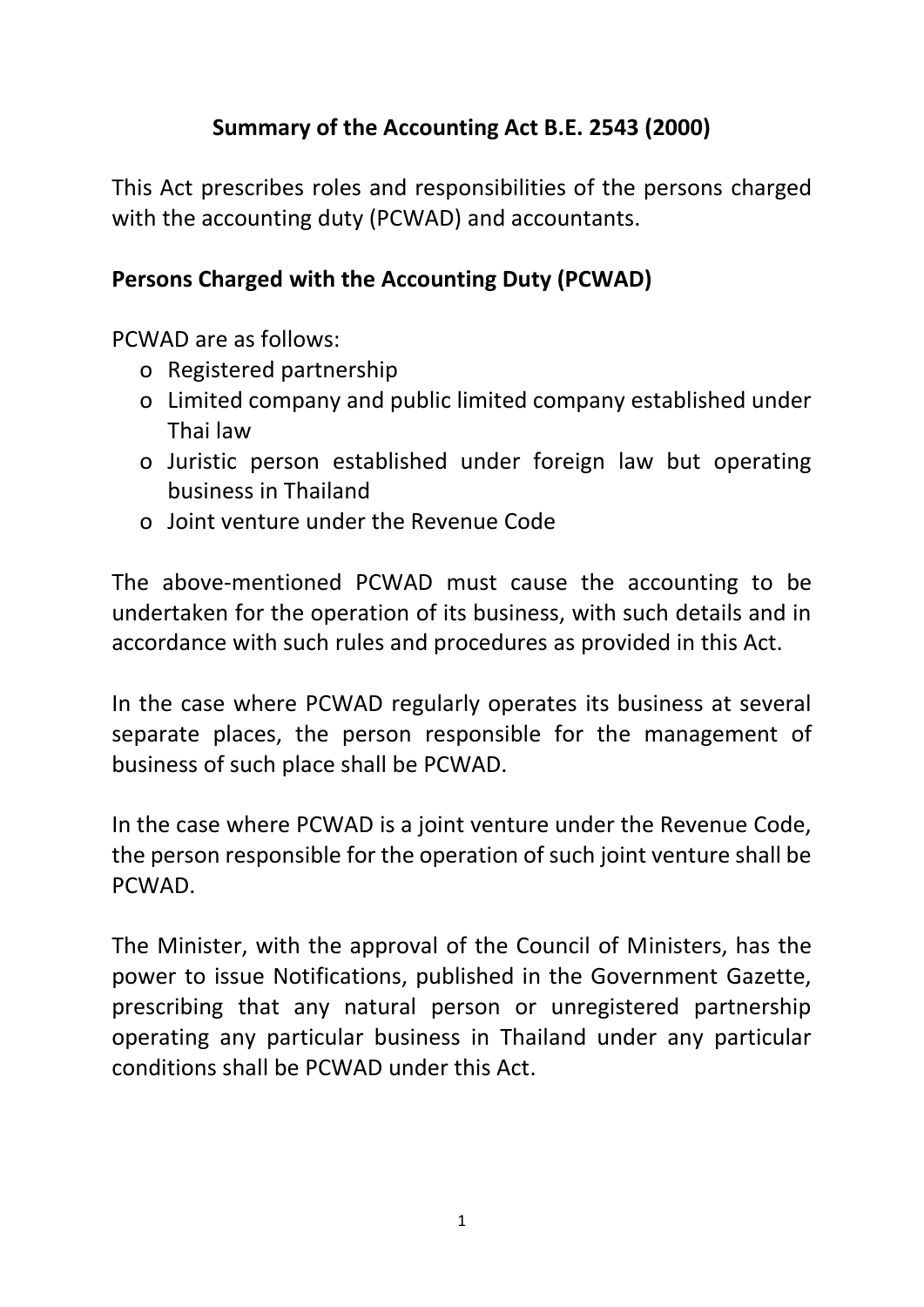# **Financial statements preparation and submission to the Department of Business Development (DBD)**

PCWAD which is a registered partnership established under Thai law, a juristic person established under foreign law or a joint venture under the Revenue Code must prepare a financial statement and submit such financial statement to the Central Accounting Office or the Local Accounting Office within five months as from the date of closure of accounts.

PCWAD which is a limited company or a public limited company established under Thai law, submission shall be made within one month as from the date on which such financial statement has been approved at the general meeting, except that where there arises an inevitable cause preventing PCWAD from performing the required action within the said period of time, the Director-General may order an extension or postponement of time as is necessary for the particular case.

The submission of a financial statement shall be in accordance with the rules and procedures prescribed by the Director-General of the Department of Business Development.

## **Regulations on Financial Statements**

A financial statement must contain such brief particulars as prescribed, in the Notification, by the Director-General with the approval of the Minister, except that in the case where any specific law provides brief particulars in addition to those prescribed by the Director-General for a financial statement, such brief particulars as provided in that specific law shall prevail.

A financial statement must be audited and accompanied by an opinion of a certified auditor, except that it is a financial statement of the person charged with the accounting duty which is a registered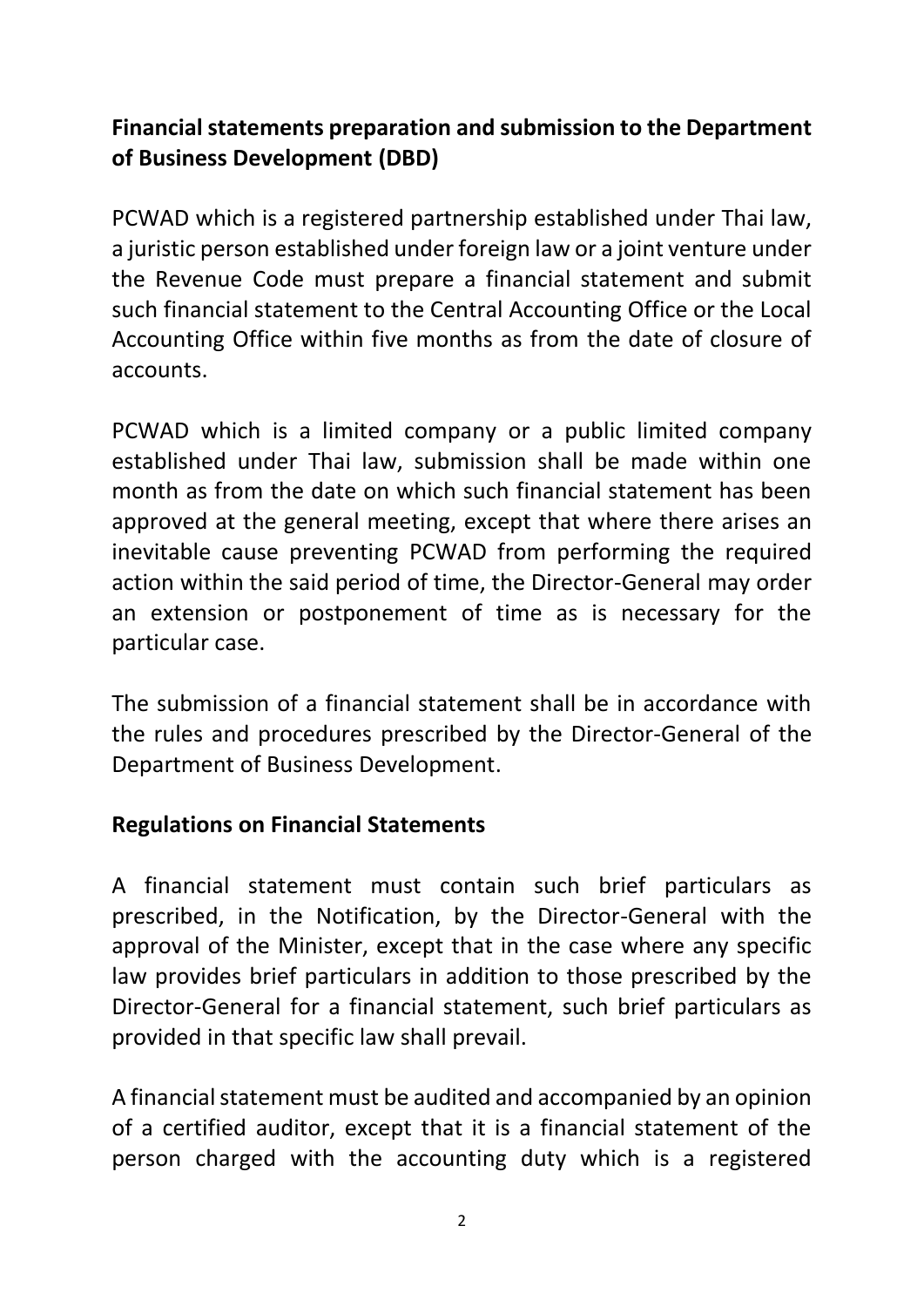partnership established under Thai law and having the capital, assets or revenues, whether any or all of such items, in the amount not in excess of that prescribed in the Ministerial Regulation.

# **Relationship between the persons charged with accounting duty (PCWAD) and the accountants**

In the accounting, PCWAD must properly and fully furnish the accountant with supporting documents used for making entries in accounts in order for the prepared accounts to reflect the current operation, financial position or change in financial position in accordance with reality and accounting standards.

### **Retention of accounts**

PCWAD must retain accounts and supporting documents used for making entries in accounts at its place of business, place used as its regular production or storage of goods or place used as its regular office unless the person charged with the accounting duty has obtained permission from the Accounting Inspector-General or the Accounting Inspector for retention of accounts and supporting documents used for making entries in accounts at any other place. PCWAD must retain accounts and supporting documents used for making entries in accounts for a period of not less than five years as from the date of the account closure.

For the purpose of auditing accounts of any type of undertaking, the Director-General, with the approval of the Minister, shall have the power to require PCWAD to retain accounts and supporting documents used for making entries in accounts for a period longer than five years but not exceeding seven years.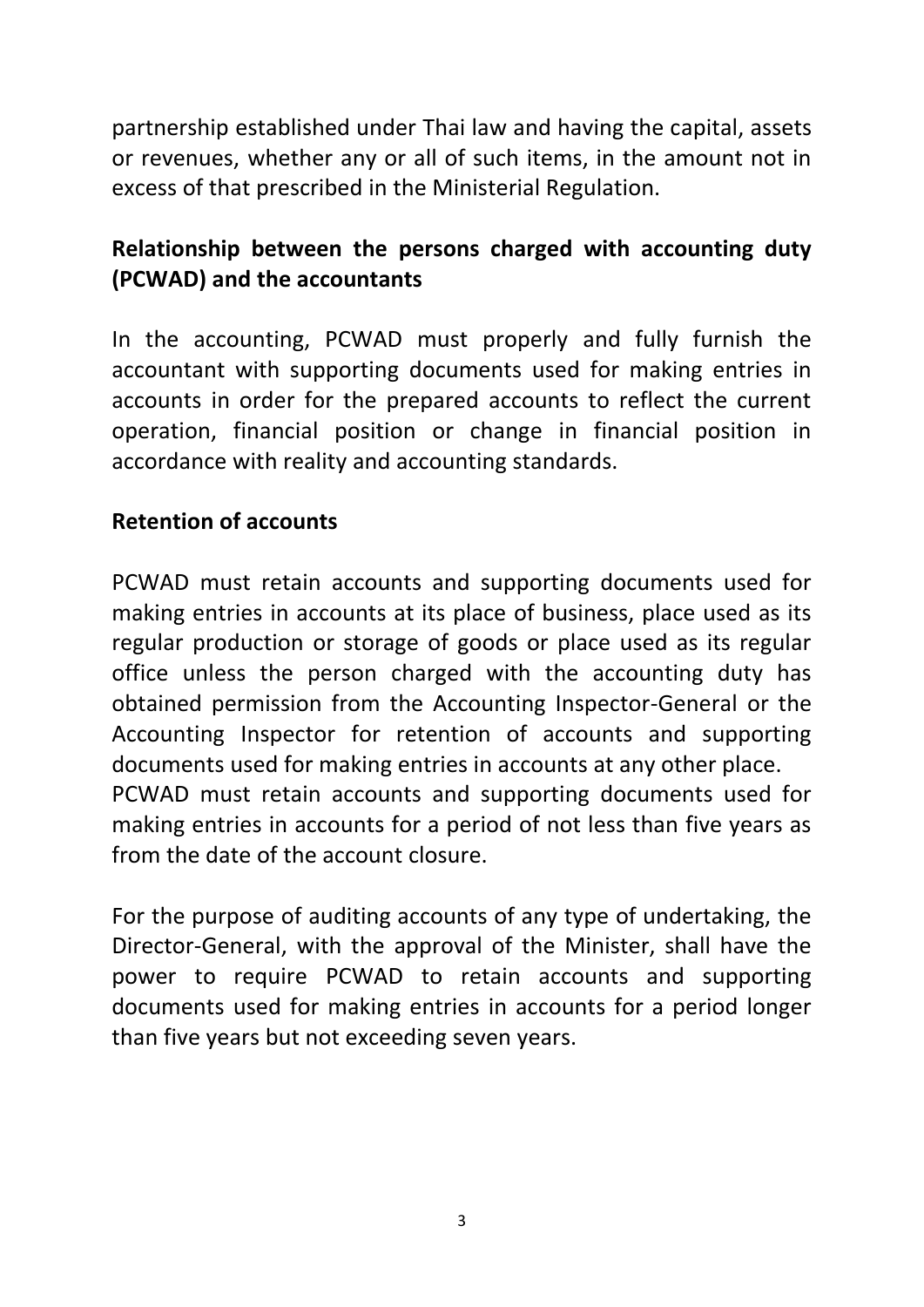### **Exposure to the public**

The financial statement, accounts and documents received and retained by the Accounting Inspector-General or the Accounting Inspector are subject to a request by any interested person or general members of the public for an inspection or a photocopy upon payment of such fees as prescribed by the Director-General.

#### **Accountants**

PCWAD must provide an accountant possessing such qualifications as prescribed by the Director-General for the purpose of accounting under this Act and has the power to supervise the accountant to ensure that accounts are to be prepared in a manner reflecting reality and consistent with this Act.

PCWAD who is a natural person may be an accountant for his own undertaking.

The accountant must prepare accounts for reflecting the current operation results, financial position or change in financial position of PCWAD in accordance with reality and accounting standards, with proper and complete supporting documents used for making entries in accounts.

In making entries in accounts, the accountant must perform in the following manners:

(1) Entries must be made in Thai or, in the case of entries in a foreign language, in a manner having the corresponding Thai language attached thereto, or in the form of accounting codes accompanied by a code translation manual in Thai; and

(2) Entries must be made in ink, typed, printed or made by any other method capable of producing a similar result.